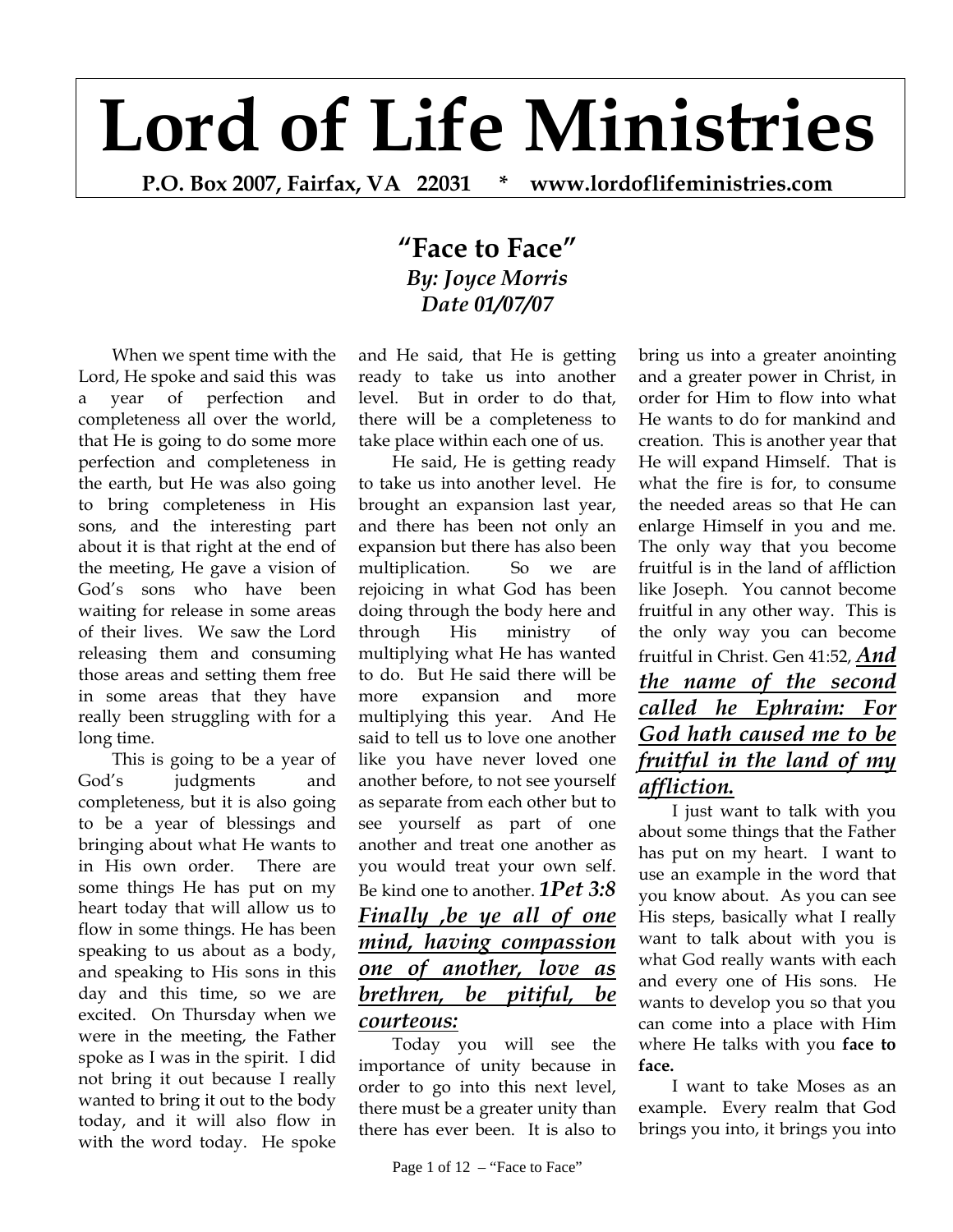a deeper relationship with Him. It brings you into a place of communion with Him. So we want to get into that communion and that relationship that He wants. God yearns to have a deep relationship with each one of us because He desires to reveal His heart to you personally. He desires to reveal His mind to you personally. He desires to not speak to you in dark speeches, but He desires to have you come to a place in Him where when He speaks to you, it is plain and it is very clear and as you see that in your walk with the Lord, it doesn't happen overnight. The person I want to use as an example is Moses. It is very interesting about Moses. God chose Moses even before he was born. God chose every individual in this room and others who are out there, before the foundation of the earth, and you agreed with the Father before the foundation of the earth, to become what God wanted you to become in Him. **2Tim 1:9** *Who hath saved us, and called us with an holy calling, not according to our works, but according to his own purpose and grace, which was given us in Christ Jesus before the world began.* 

Out of all your family, God chose you, so there is a difference between God choosing you and you choosing God. I want to say that again - there is a difference between God choosing you and you choosing God. I want to explain to you about Moses because you and I were in the world. We had all the

understanding of the world and the ideas of mankind and what our parents taught us, but Moses was an individual who basically got adopted. But I am very excited, because if you can really see this, God used one man, one man, to deliver three million people. That is something to meditate on within itself, that it only took one man for God to use to deliver a people out of bondage in Egypt over the rulers at that particular time that ruled over them that were their taskmasters, and they were slaves to the world. They were slaves to Egypt.

I want to talk to you about Moses and why he became a friend of God, and why he was an individual whom God chose to talk with him face to face. Basically I want to show you the steps he took, because the steps he took were steps of growth, steps of progress in God. The interesting part about Moses was that he had a calling on his life, yet he was being taught about everything in the world. He had the wisdom of the world. He had the understanding of everything that needed to be understood about the world. He was in a position to be a ruler over Egypt. He had the possibility to even be the next pharaoh. He had at his hands everything he needed. He had family, he had a reputation. He was the captain of the army in Egypt at that time. He was very knowledgeable and had very much wisdom and much understanding, and he was a great man, and many people greatly respected him at that time. But somehow, some way God began to put within him

who he was. God began to put within him to look upon God's people – his own brethren. But it came to him that he should look upon his brethren. As he did, he began to take special notice of some things. So he thought at that particular time about how they were being beaten. Even today we can see that the body of Christ is still under the taskmasters, and the church is still under the law of the letter. They are still under the schoolmaster. They think that God is afar off, that God is "way up there." They have been indoctrinated by man. Many in the body of Christ are still in the world. Some of God's own sons are still in the world. I want to show you why a lot of them are. The reason they are is that there came an appointed time that Moses thought he could help his brethren. I have seen this happen to many sons, that when God called them, they thought they were supposed to run out and minister at that particular time. What many of them did is that they caused a lot of problems because they went out and shared something that the church was not ready to hear. Do you understand? God had to bring the church to the place that they began to groan and cry out. This is what God does. He waits for a people who begin to cry out and to groan and ask for release from all their afflictions. So the whole creation is groaning right now, not just the church. Not just the body of Christ, but the entire world is groaning. Some of God's sons have been hearing the groaning and the cry of creation. Do you understand? They hear the groaning, they see it. But,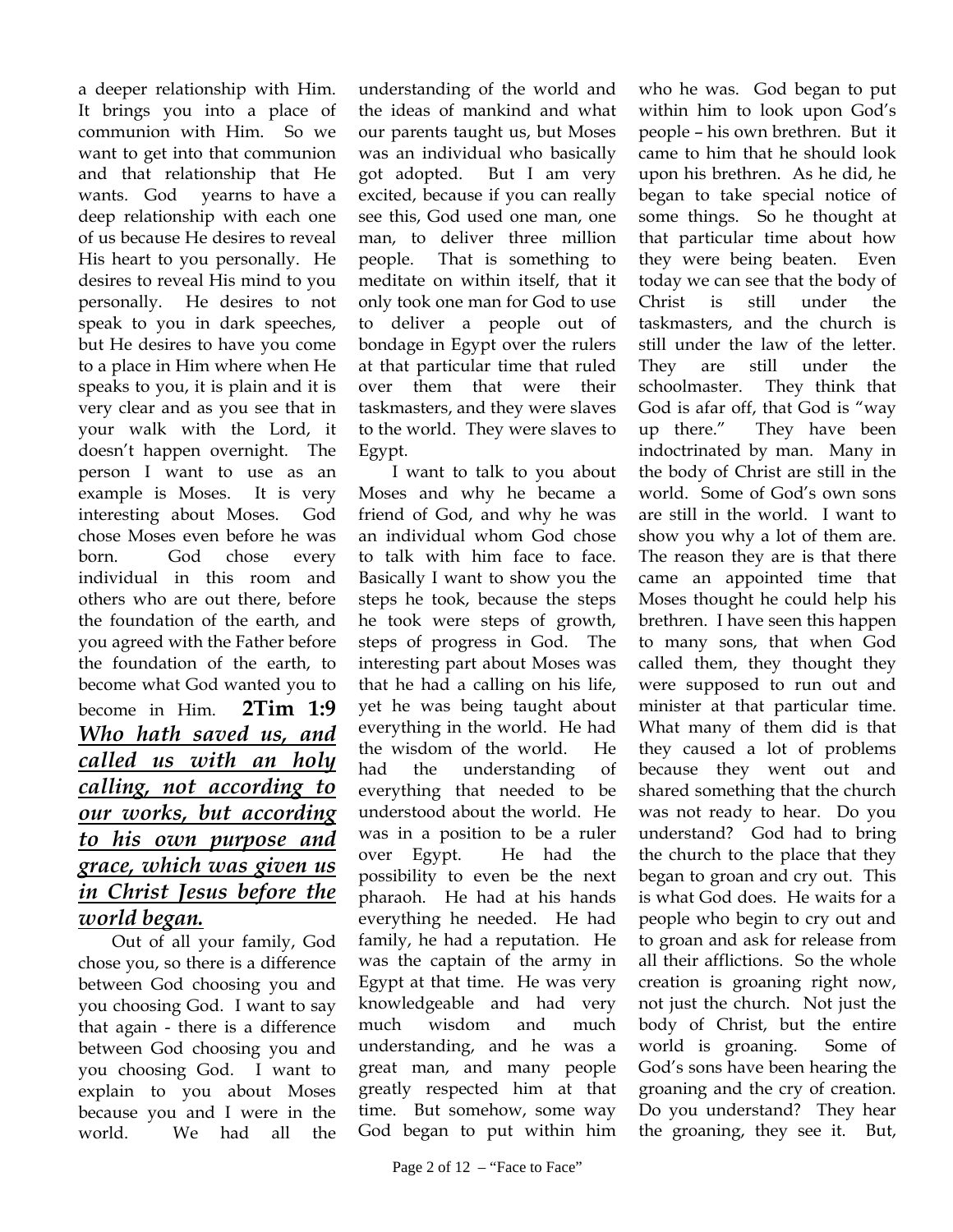you see, Moses was not ready to be used, because something had to take place within him. God had to enable Moses to come to a place where he had to choose God. You see, there is a difference between God choosing you and you choosing God. Yes, Moses fled for his life because his life was threatened. It was all in God's plan for that to happen. But what he did, if you look in Hebrews chapter 11, you will see something that caught my attention. When Moses chose God, I want you to see what really happened and think about what he had to endure, what he had to give up. You have read it many times, but I want to elaborate on it. *Hebrews 11: 24, By faith Moses, when he was come to years, refused to be called the son of Pharaoh's daughter.* So here was a position that he had and he gave up his reputation. He gave up the position. He refused to be called a son of Pharaoh's daughter. In other words, he gave up his inheritance and all he had in the world in Egypt that he could have attained if he had stayed there. He refused it, choosing rather to suffer the affliction. Why? I want to go on down and then explain. **Verse 25,** *choosing rather to suffer affliction with the people of God, than to enjoy the pleasures of sin for a season.* Here he was in the world, and the world offers nothing but the pleasures of sin, and sin is just for a season because your own sins correct you. Eventually you are corrected by those things, and the

soul is always willing to take part in the pleasures of sin. But he chose the suffering of Christ and the righteousness of God rather than the pleasures of sin and esteeming the reproach of Christ. He wanted to be with a people who were a reproach. Listen as we continue in **verse 26**  *Esteeming the reproach of Christ greater riches than the treasures in Egypt, for he had respect unto the recompence of the reward.* This is what stood out to me, that he had respect unto the recompense of the reward. So, what is it saying here? It is saying that Moses' eyes were opened. **Eph 1:18**, *The eyes of your understanding being enlightened; that ye may know what is the hope of his calling, and what the riches of the glory of his inheritance in the saints,* Paul prayed that your eyes would be opened and enlightened to your calling, to your inheritance of the saints and the glory of God. And his eyes were opened. He saw everything at that particular moment. He saw his inheritance. That was an everlasting inheritance rather than what he would receive in the world, and he esteemed that greater. Basically what he did, he gave up what was in the now for something that was forever and throughout eternity. That is where he really chose God. He chose God over his family. He chose God over his friends. My question is, have you done that? He chose the cross. He chose to walk the path of the cross. He

chose that path of affliction. He chose that path to suffer with the Christians. Let me tell you, he suffered! If you are trying to deal with **three million people, three million people!** One son trying to deal with three million people! Lord, have mercy! You can see the burden that this man carried. I think today you would respect him even greater. You can see he was a humble man. God didn't use him right away. God hasn't used you right away. Why? Because Moses was going to have to go through a process. My question is, how long do God's sons have to make a choice over their family, over their jobs, over the things in the world? How long will it take them? Moses did it at that particular time. He made that choice to walk away from the things of the world. He chose to walk toward God. He had no idea where he was going, and he walked away. He did not see his family for 40 years. I am not telling you to leave your family. That is not what I am telling you. But Jesus said if you love your mother and father more than me, you are not worthy of me. If you love your children more than me, you are not worthy of me. You are not His disciples. **Matt 10:37,** *He that loveth father or mother more than me is not worthy of me: and he that loveth son or daughter more than me is not worthy of me. 38, And he that taketh not his cross, and followeth after me, is not worthy of me.* 39, *He that findeth his life*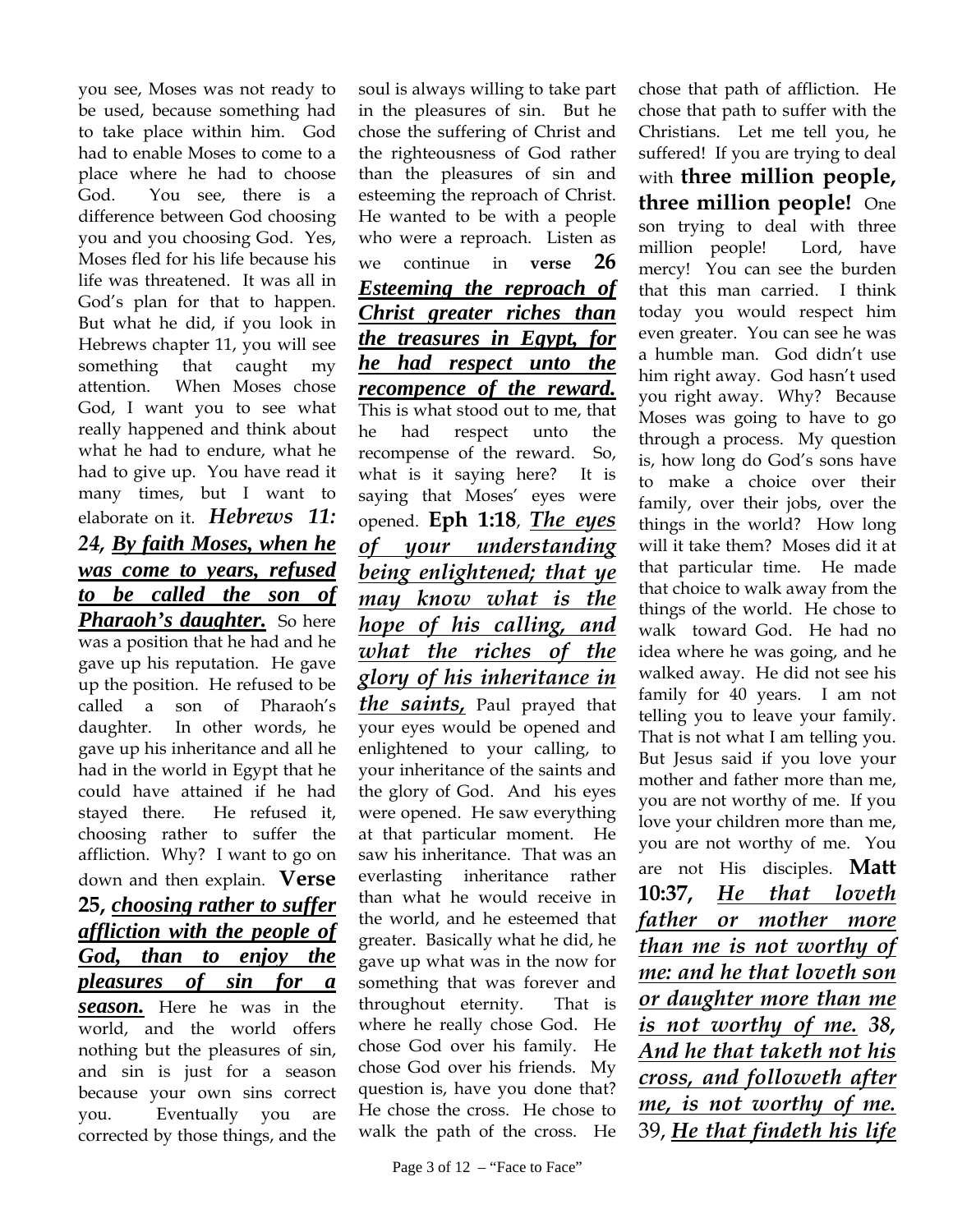## *shall lose it: and he that loseth his life for my sake*

*shall find it.* Therefore, can you just imagine the longing to see his loved ones, the longing to see his brethren, the longing to see his friends and those he knew? Yet he did not see them for 40 years. God was preparing him that entire time and gave him a few little sheep to care for. But those few little sheep were used to train him, and God might give you one individual in your life for you to minister to or help or whatever, but it is a training process to prepare you for the greater things in Christ because God has given you the world.

 So a long time ago we saw the altar. It was about 20 years ago that we saw the altar with the ram's horn. We put our hands on the ram's horn, and we refused to turn loose of the ram's horn. Every time you get in the Spirit, the ram's horn is being sounded, and you are preaching the gospel of Christ to mankind all over the world. When you are in the realm of the Spirit, you are preaching to people all over the world in the invisible and visible realms. We saw ourselves holding on to that ram's horn and never letting it go. Mark 16:15, *And he said unto them, Go ye into all the world, and preach the gospel to every creature.*

Count the cost. But how can you count the cost when you are looking at an eternity? He saw a position that he would have forever, throughout eternity. Now we want to get to the steps that he took.

He left, not knowing where he was going. He wasn't looking for a wife. Quit looking for a wife. Quit looking for a husband. Let God bring him/her to you. That is what Moses did. God had to bring Moses to the place where he did not want to minister. He had to bring him to the place where he lost all his reputation. He had to bring him to the place where he had no strength within himself. He had to bring him to the place – I've seen the sons of God trying to promote their ministry. I have seen the sons of God trying to make meetings when God has not even directed them to do so. Do you understand what I am saying? I have never opened a door all the years that we have been in ministry. We wait on the Father to open the door. I refuse to go through any door except one that is open by Him, because we are not here to promote anything except to let him be and let him have and let him do what he wants to do wherever he wants to do it. We have seen that it is not in a pulpit. Every one of you has the ministry of reconciliation, and it is not just here on Sundays. It is every day wherever you are among the people. So Moses is just back there for 40 years, and then one day he sees a fire. And all of you know this story. The burning bush caught his attention. The fire wouldn't go out, but the bush wasn't being consumed. Then he told Moses this is holy ground. You see, the fire won't go out in you, but when there is no more wood, hay and stubble, it will go out. There will be no fire because everything will have been consumed. You are the fire of the Lord.

Then Moses went up on this mountain as he grew. The Lord told him what to do, gave him specific instructions and told him what to do. He said, "Lord, me? Why me?" is what he is saying. Why me? I don't know why he chose you. Only he knows that one. But he chose him. And he told him what he was going to do. And Moses said well they are not going to believe me. What am I going to say to them when I am to go? The Lord said you are to say to them that I AM sent you – I AM THAT I AM. And he said My name I AM will be throughout all generations because the I AM is the I AM, and you can't argue with the I AM because the I AM is always right and He is never wrong, and the I AM is the beginning and the end. Actually, the I AM is before the beginning. So how could He be in the beginning? Can I say that again? If God is forever and throughout eternity, then He was before the beginning, because He has always been. Why does it say in Genesis "in the beginning?" The reason it says "in the beginning" in Genesis is because this is really where in the beginning he began to create what He wanted to create. That was the beginning of creating man and creating the world and creating all the things. But before that, He was. And He will always be. Lord have mercy! Larry Ceola shared and we were talking this over with each other. God is wonderful. As you can see here, he says, "Go tell them that I AM sent you. Moses said, "Hey, I can't talk I don't know how to say anything!" Here he was, 40 years before that, worldtrained, a spokesman with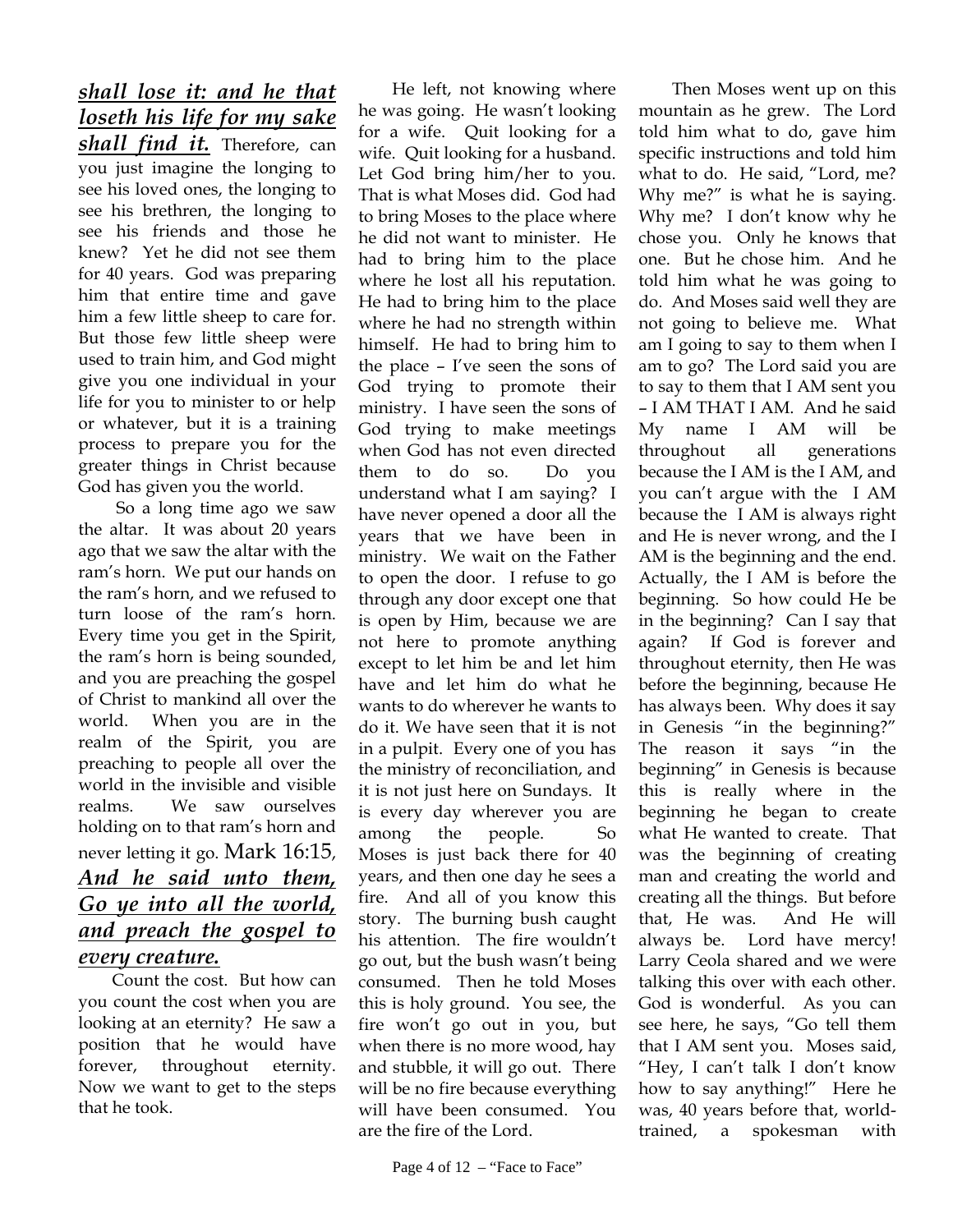wisdom, but God brought him to a place where he was very humble, nothing. It takes a while to get the ego and pride worked out. And it really frustrated God because Moses wasn't getting it. The reality of what God was saying is, I want to speak through you, Moses. I'll just tell you what to say and you say it. So God said okay I'll have to do what Moses wants. I'll raise up someone else and he did. He raised up Aaron, but guess what - Aaron gave him problems later on. Sometimes what you ask for causes problems later on. If you look at the scriptures, not only did Aaron cause Israel to sin and cause the whole house of Israel to become naked, but he also came against Moses.

 What I really want to get to, is the relationship face to face. After the great experience of the deliverance and the training that God had to do and Moses kept saying, how am I going to do this, and then God shows him the **rod** that he gave him. God has shown you the **rod** that he has given you. He has shown you the authority in Christ. But when he put the **rod** down, it became a serpent. When you don't walk in the mind of Christ and you don't use what God has given you, it becomes the carnal mind. It is very carnal, and it never profits anything. It just becomes a serpent. But he told him to pick it up by the tail and then it became the rod again. Then he put his hand in his bosom. This is a representation that the hand is the works of God, and the heart (the mind) had to change. When he brought his hand out, it was covered with leprosy. But when

he put it back, it came back cured, clean. And God used him to swallow up their serpents. What did Jesus do? In order for Jesus to get back the keys of the kingdom and to go into that hell, he had to lay down his life unto death. That is the point. The more you die and lay your life down for the Christ, the more anointing and authority and power of Christ will flow out through you. The good news is, the greatness that God used this one individual in a mighty way. The good news is that God is raising up a corporate **son**. He is raising up a **corporate one new man.** You can see that he did many signs and wonders. But there was a due process of time. Time now is a lot shorter than it used to be. It does not take 40 years for you and me because God is doing a faster work. That is why He has turned up the heat. He is turning up the heat because he is bringing about what he wants to do. He is doing a completeness in His sons. He is bringing forth what He wants to bring forth because he has heard the cry and the groaning of creation. God is preparing the whole world. Everything is going through preparation for the grand finale, for God and all his **glory**. God had this one man. It was an appointed time that He sent him back into Egypt. I can just imagine what Moses felt – you are sending me back to these people who rejected me? You are sending me back to these people who don't care for me? I have to go back and talk to these people who hated me and despised me and wanted to kill me? And he chose to go back, he chose to obey

God. And guess what? God is very sneaky because He did not tell Moses that those who had plotted to kill him were dead. Moses made the decision to go and do what God wanted him to do. And God said – oh, and by the way, those boys back there that wanted to kill you, they are all dead now. You see, God did not want to tell him that in the beginning. That is how God is. He is just waiting to see if you are going to obey Him. He is just waiting to see if you are going to do what He wants you to do. Everything that you walk through in your life, every day you are making decisions and choices. And He is just waiting to see – is he going to obey me today? Is she going to obey me today? I want to tell you, God talked to Moses face to face because he was faithful. If you want God to talk to you face to face, then you have to be faithful and obedient. It goes together. It says that he was the meekest man in the whole house of Israel. He did not have any pride. He was a type of Christ just like Joseph was a type of Christ.

We are coming forth in the darkest hour, the darkest time. We see that it is getting darker and darker in the world, and you are scratching your head and wondering when it is going to happen. Well, honey, let me tell you – get ready! Because the darker it gets, you can know that we will be brought forth in due process of time because God has heard the groaning and He also is creating a corporate man to do what He wants to do, and let me tell you, all of Egypt saw the mighty power of God and saw all the miracles, and Pharaoh did not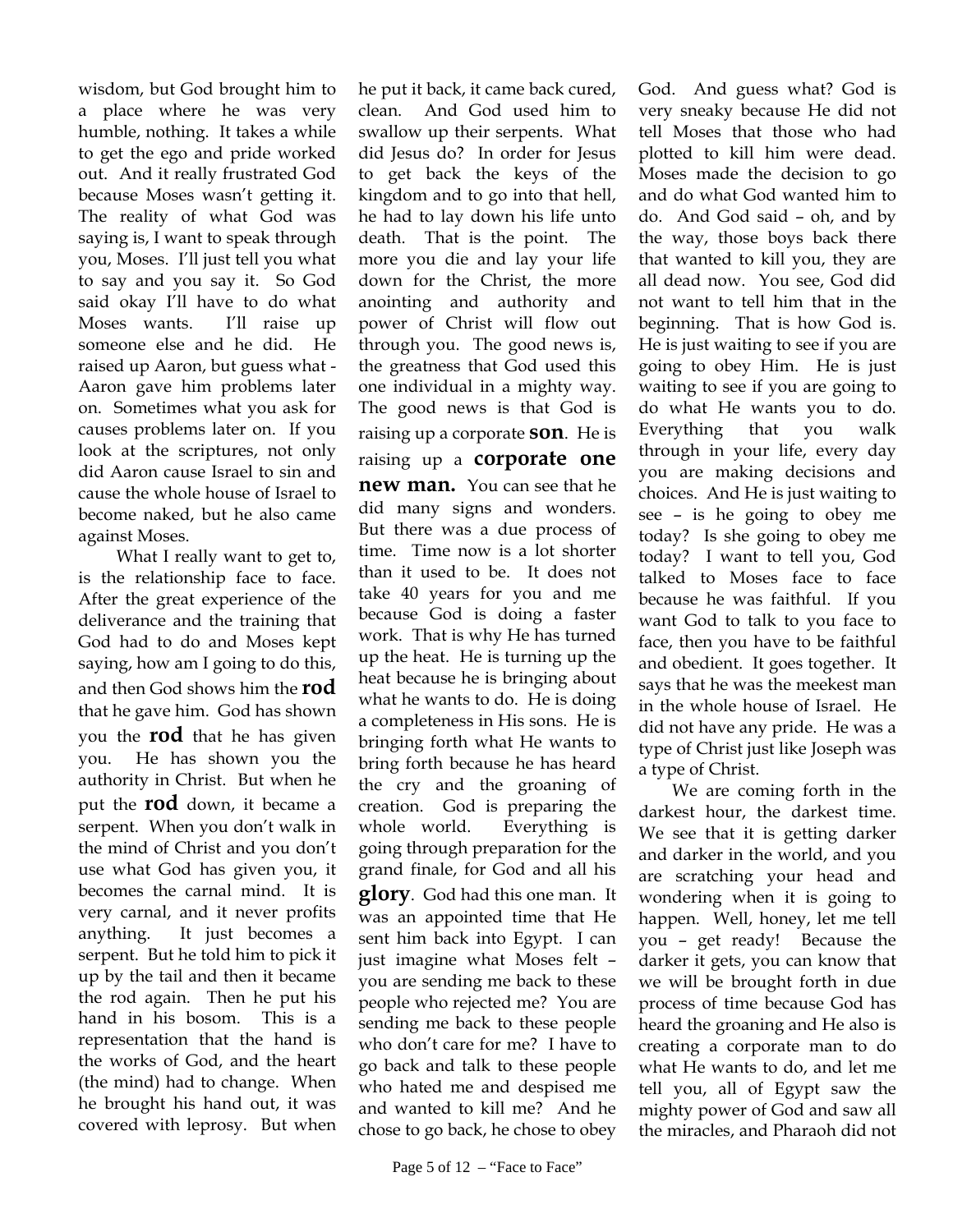believe anything that Moses had to say. **Exo 6:5-11**, *And I have also heard the groaning of the children of Israel, whom the Egyptians keep in bondage; and I have remembered my covenant 6:6, Wherefore say unto the children of Israel, I am the LORD, and I will bring you out from under the burdens of the Egyptians, and I will rid you out of their bondage, and I will redeem you with a stretched out arm, and with great judgments: 6:7, And I will take you to me for a people, and I will be to you a God: and ye shall know that I am the LORD your God, which bringeth you out from under the burdens of the Egyptians. 6:8, And I will bring you in unto the land, concerning the which I did swear to give it to Abraham, to Isaac, and to Jacob; and I will give it you for an heritage: I am the LORD. 6:9, And Moses spake so unto the children of Israel: but they hearkened not unto Moses for anguish of spirit, and for cruel bondage. 6:10, And the LORD spake unto Moses, saying, 6:11, Go in, speak unto Pharaoh* 

#### *king of Egypt, that he let the children of Israel go out of his land.*

God sent him to the kings. God is sending you to the kings in the realm of the Spirit now. It is not in the future, but when we get in the Spirit, he is sending you to the kings in the invisible and the visible realms. But the time is coming, honey, they are going to have to see God face to face. Lord have mercy! And if they don't budge and they don't let God's people go in these church religious organizations – come on, hear what I'm saying. I'm just so sick and tired of – I meet so many people who say, Aren't you afraid when God talks to you? And that was Israel – Moses, you talk to God. You go fellowship with him, you spend time with him, and you build a relationship with him – Blah! You do all the work and then you come down and tell us what He has to say. No! That is not what it is about now. It is about you – you – you, and your relationship with Him.

What kind of distractions do you have in your life? What kind of distractions do you have that keep coming your way, taking you away from your course and your purpose that God has called you to? You need to nip it in the bud. The Lord let me know that some of the people here are slacking. I'm not going to tell you what your names are or who your names are. You know whether you are slacking or not. I don't have to tell you. You know. God told me that it's not a time to slack. It's a time to excel. Put the pedal down on the gas and press it to the floor! Full

That's not what I am saying. Neither do I want you to get ahead of God – no! But I am saying it is time to excel in God and get rid of the distractions. Tell the Lord like an old mule, put the blinders on my eyes. You see, one thing that Moses did was that he shut his eyes to the things that were in the world. He looked at the things which were not seen. That is when he chose God. He looked at the things which were not seen, and he didn't look at the things which were seen. He turned his eyes away from everything he saw, and he looked at the things which were not seen, and he chose God above all the things he saw because he looked into an invisible realm and saw a world in the invisible realm that was eternity and saw his inheritance, and he respected God. He had a respect for God. Unfortunately, Christians today have lost their respect for the Father. Because of his respect and his humility, God could use him in a mighty way. This is why God has been working on every individual because he wants to use you in an even greater way. After that, he got the people out of Egypt and parted the Red Sea.

force! I don't want you to run into any stop signs or red lights.

I don't know. What do you think? We could go right now to the ocean or to the sea. Have you ever stood at the sea and looked at it? Can you just picture a rod being raised and looking at the ocean or the sea and all of a sudden the water parts? That is why I like that little movie that you can be God one day and for 24 hours or something like that, and walk on the waters. That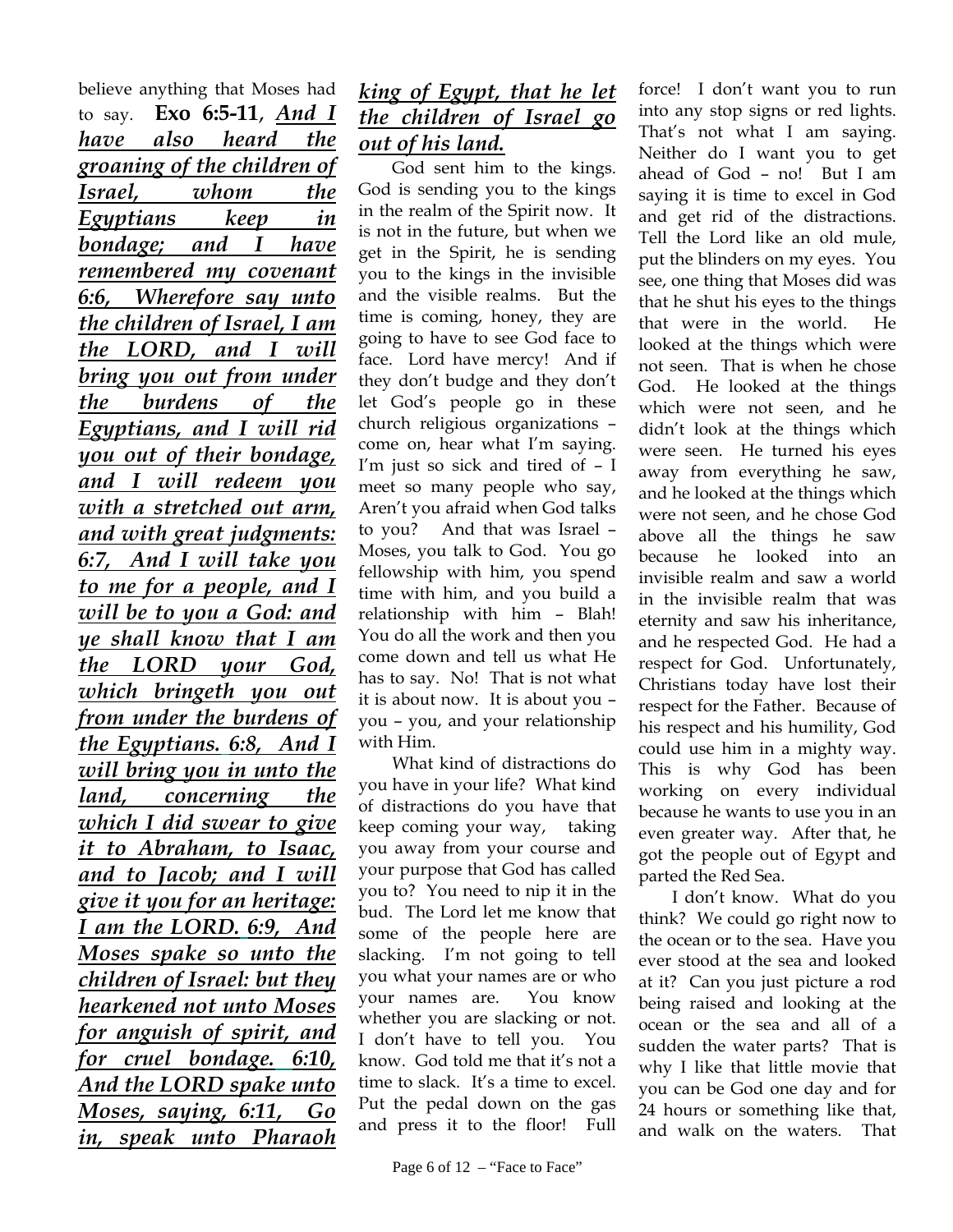wasn't too far off though. But you can just picture the greatness that God gives and the gifts, but Israel forgot it. You see, that is the way we are. We forget what God has already done. Israel forgot it and started murmuring and complaining. It got Moses in trouble which cost him later on.

I want to talk about two mountains. I want to talk about Mount Sinai. He went on Mount Sinai. You see, Moses had a relationship with God, and he was beginning to understand God's ways, and God was giving him instructions for the whole house of Israel. What really amazes and astounds me is that God gave this one man chapter after chapter of the whole thing about the tabernacle. There was extreme detail about every piece of furniture, and Moses remembered it all. That is how plain God talked to him. Don't you want that? It is yours if you want it. But it takes two things. It takes faithfulness. I am going to take you to the other to show you what it is.

God said, "Moses, you can come up to the mountain, but we are going to set boundaries for the people where they can't come up, because if they do, they will get consumed." Moses was not afraid of the fire, and he wasn't afraid of the cloud of darkness. Why? Because he had a relationship with the Father. He knew who he was. He knew God's ways. Israel never learned the ways of God, and that is why they perished. *Heb 3:8, Harden not your hearts, as in the provocation, in the day of temptation in the wilderness: 3:9, When*  *your fathers tempted me, proved me, and saw my works forty years. 3:10, Wherefore I was grieved with that generation, and said, They do always err in their heart; and they have not known my ways.* 

What gets me is that God told Moses that they could go into the Promised Land and receive everything that the Father promised – you know, milk and honey and all that, and they could come into the Kingdom of God in three days. Write that one down. Now, think about that! So I wonder, how much are you hindering God? How much am I hindering God? Come, on, hear what I am saying. God said they could go into the Promised Land and get what He has promised in three days' time! And they wandered. He said, you go through the wilderness for three days. Some of you, when you got baptized, you were making a choice, not the world, but you chose God and chose to become kings and priests in the Melchizedek priesthood. You don't have to stay in the wilderness forever – no! When you start obeying Him and being faithful to Him, you come right out of it. You don't have to stay in the wilderness. The wilderness is to prove, try and test you to show you what is in your heart. You see, the problem is that they were always going by the five senses. Moses was keeping a direct line on the things that he did not see and the responsibilities that God had given him and the position that God had given him, and he was

not letting anything get in his way.

**Ex 19:16,** *And it came to pass on the third day in the morning, that there were thunders and lightnings, and a thick cloud upon the mount, and the voice of the trumpet exceeding loud; so that all the people that was in the camp trembled.*

Moses goes to Mount Sinai and talks and communes with God. There is thundering and lightning, and what does God do? He shook the whole mountain. We know in the Old Testament that a mountain is an explanation of the state of the mind. So, here they are, trembling and fearful. But do you want to know why God did that? It was because Moses said very specifically that God was wanting them to learn to fear Him and respect Him so they would not sin and enjoy the pleasures of the flesh. But we have not come to Mount Sinai, we have come to Mount Zion. **Heb 12:22,** *But ye are come unto mount Sion, and unto the city of the living God, the heavenly Jerusalem, and to an innumerable company of angels.* You see, in the Old Testament there was a veil, but Jesus Christ rent the veil in two

and now the mountain of God is in you. The mountain of God in you is the Kingdom.

When you go in and you commune with Him, there can be a lot of thoughts in your mind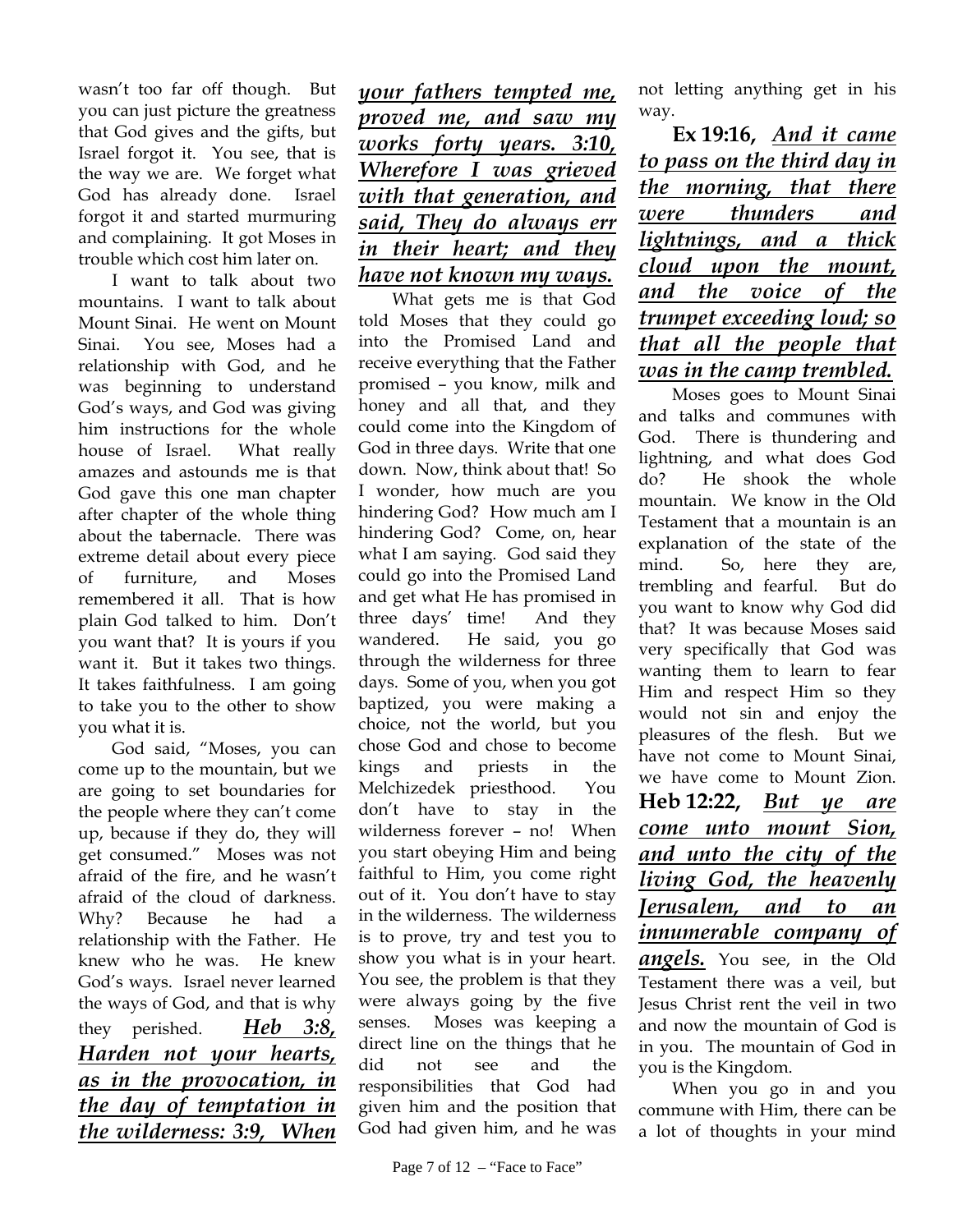that are not like Jesus, not like Christ. How can you and I really commune with God face to face. This is one key. Have you noticed that when he had to go to the mountain, one time God did not speak to him? The second time he went, God wanted to talk to him about the Ten Commandments. Notice that God did not speak to him for six days. But on the seventh day, the cloud of God began to move, and God began to speak to him. Here is what happens to you and me. The cloud of God is within you. The glory cloud is within you and upon you, and the fire of God is in you. As you worship God and commune with him and as you are sitting there and communing with him, what is happening is, that fire is consuming your thoughts. As you are praising him, that fire is consuming your thoughts, and He is taking you deeper into the realm of the Spirit to where your mind is still. Your mind is completely still, and there is no more thinking of you. But you are beholding Him, and you are worshiping Him and you are seeing His glory. You are in the depths of the Lord with the stillness of your mind. He said, *be still and know that I am God,* for as you praise Him, God arises up within you with that consuming fire and consumes those thoughts, and your mind becomes still and then you can hear Him talk to you and commune with you and speak in that still, small voice. There are so many times He does that, but He really wants to reveal His heart to you. But He had not talked to Moses face to face yet. He did not talk to Moses face to face until he went up the

mountain. When he came down the mountain, the Father lead him to go down and let him know about their playing and worshiping other gods. In a very quick time, they got off track. That fast, as much as I've done for them. Maybe you have done a lot for someone, and you get hurt because they take you for granted, and you are grieved. God is also grieved, because how many times has He done things for you and me and then we take it for granted and we get off track. And then they started murmuring and complaining and they wanted to go back to Egypt. They were always looking back. God said, if you put your hands to the plow, you are not fit for the kingdom of God when you keep looking back at Egypt. If you put your hands to the plow, you are supposed to be pressing forward and going in to all that God has called you to be and who you are in Him.

Moses went down the mountain and he saw what was going on, and he was angry and threw the tablets down, and they were all broken into pieces. I saw something in this. Before Moses went down, God was going to kill them all. God was going to destroy the whole house of Israel. The interesting part about it is, because of the closeness that He had with Moses, Moses was listening very intently to all His instructions, and he followed through with everything God said. He didn't take it lightly. This is what really gets me, is that God had to repent. God himself had to repent? Think about that one. Here is God, very angry, and wanted to slaughter them all and kill them all. But Moses, if

you look at the word, held on to the word and reminded God of something. Sometimes you have to remind God of what He said to you. You have to remind Him and hold on to the word He gave you. You remind Him and when you go into prayer, sometimes you need to take that word with you and remind Him of it and hold on to it. And he said to God, why would you want to do something foolish like that? You are not going to look too good, God. All of Egypt is going to hear about it. You are not going to look so great if you slaughter all these people – you brought them out to kill them? When you made a promise, you made a covenant with Abraham, Isaac and Jacob. **Ex 2:24,** *And God heard their groaning, and God remembered his covenant with Abraham, with Isaac, and with Jacob.* God has also made a covenant with you and me. Can you hear what I am saying? God made a covenant, and Moses reminded Him of it. Because of that, God listened to Moses. That is the kind of relationship you are to have with God. See, He is under the law. When Christ has brought us in to where we can go to God any time and go boldly to the throne of God, we don't have to go as wimps, we don't have to go as beggars, we are to come boldly to the throne of God and know our rights in God and know the promises He has given us and hold fast to the word and not let it go in confidence in Christ, no matter what is going on in our lives. **Heb 4:15,** *For we have not an high priest*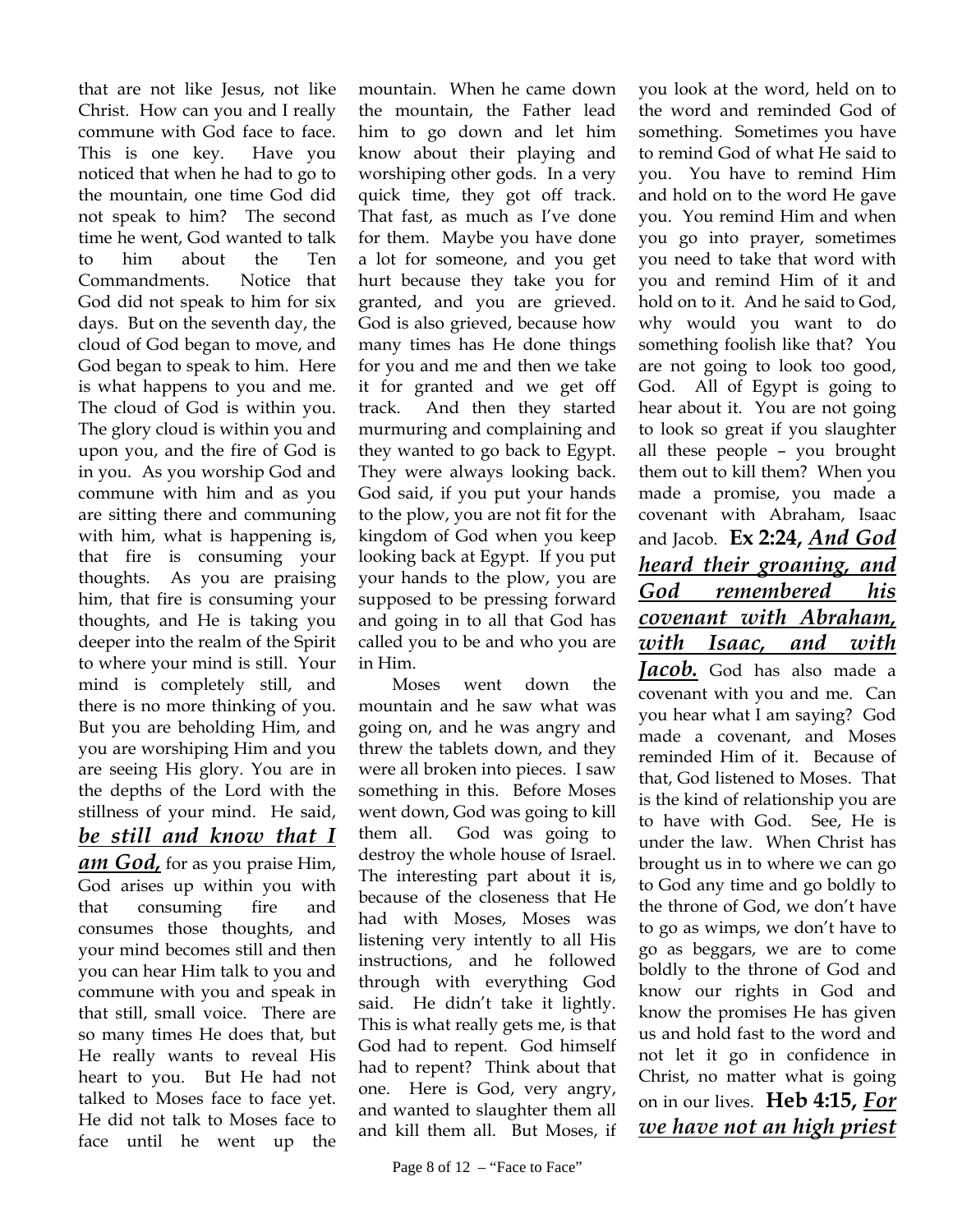#### *which cannot be touched with the feeling of our infirmities; but was in all points tempted like as we are, yet without sin.* **16,**  *Let us therefore come boldly unto the throne of grace, that we may obtain mercy, and find grace to help in time of need.*

The Bible says God repented. He changed His mind. Repent means change your mind. And that is what God is saying in this message today – change your mind. Change your mind. Change your thinking. He is saying it to all of us. So Moses goes back. The last time he went up to the mountain, what he did was what made him become a friend to God. I want you to see it. I want to take you to **Exodus 32:32.** *Yet now, if thou wilt forgive their sin--; and if not, blot me, I pray thee, out of thy book which thou hast written.*

See, you have to come to the place where it is not about you, it's not about me. It's about God and His people. Moses told God to blot himself out of the book in order to spare the people. He was telling God to take his name out of the Book of Life completely. He was willing to lose everything that he had in God in order to save the people. Wasn't that like Jesus, who lost everything at the cross? The Lamb who was sacrificed and gave up His royalty and everything He had to save the whole world? "For God so loved the world that He gave His only

begotten son…." I can see Christ in so much of this. Moses was a foreshadow of the Son of God. Joseph was a foreshadow of Christ himself. Christ is the Son, the first Son above all the house. It says in Hebrews that even though Moses was the meekest and the most faithful in the whole house of Israel, that Jesus Christ, the Son of God, is the highest of them all. And even though Moses did not enter into the Promised Land, he was there on the Mount of Transfiguration to minister to Jesus, to help him to cross over, to help him to face what was going to happen on the cross. Elijah was there, too, on the Mount of Transfiguration. **Mt 17:1,** *And after six days Jesus taketh Peter, James, and John his brother, and bringeth them up into an high mountain apart,* **2,** *And was transfigured before them: and his face did shine as the sun, and his raiment was white as the light.* **3,** *And, behold, there appeared unto them Moses and Elias talking with him.* **4,** *Then answered Peter, and said unto Jesus, Lord, it is good for us to be here: if thou wilt, let us make here three tabernacles; one for thee, and one for Moses, and one for Elias.* **5,** *While he yet spake, behold, a bright cloud overshadowed them: and* 

*behold a voice out of the cloud, which said, This is my beloved Son, in whom I am well pleased; hear ye him.* **6,** *And when the disciples heard it, they fell on their face, and were sore afraid.* **7,** *And Jesus came and touched them, and said, Arise, and be not afraid.* **8,** *And when they had lifted up their eyes, they saw no man, save Jesus only.*

 God did not destroy Israel, what happened at that time, if you go on down to **Exodus 33,** look at verse **11,** and it says, *that the LORD spake unto Moses face to face, as a man speaketh unto his friend. And he turned again into the camp: but his servant Joshua, the son of Nun, a young man, departed not out of the tabernacle.* This is what Moses wanted more than anything else, like Paul, I want to know you. I want to know more of you. I want to know your glory. I want to see your glory. I want to see everything there is about you. At that time, God could only show him the back side, and the back side is the letter of the law. He could not show him the front because it had to come through Jesus Christ, the law of life. He

saw the back side of God. Let's look first at **John 15** face to face. This is when the Lord was telling them that He wanted them to bear much fruit.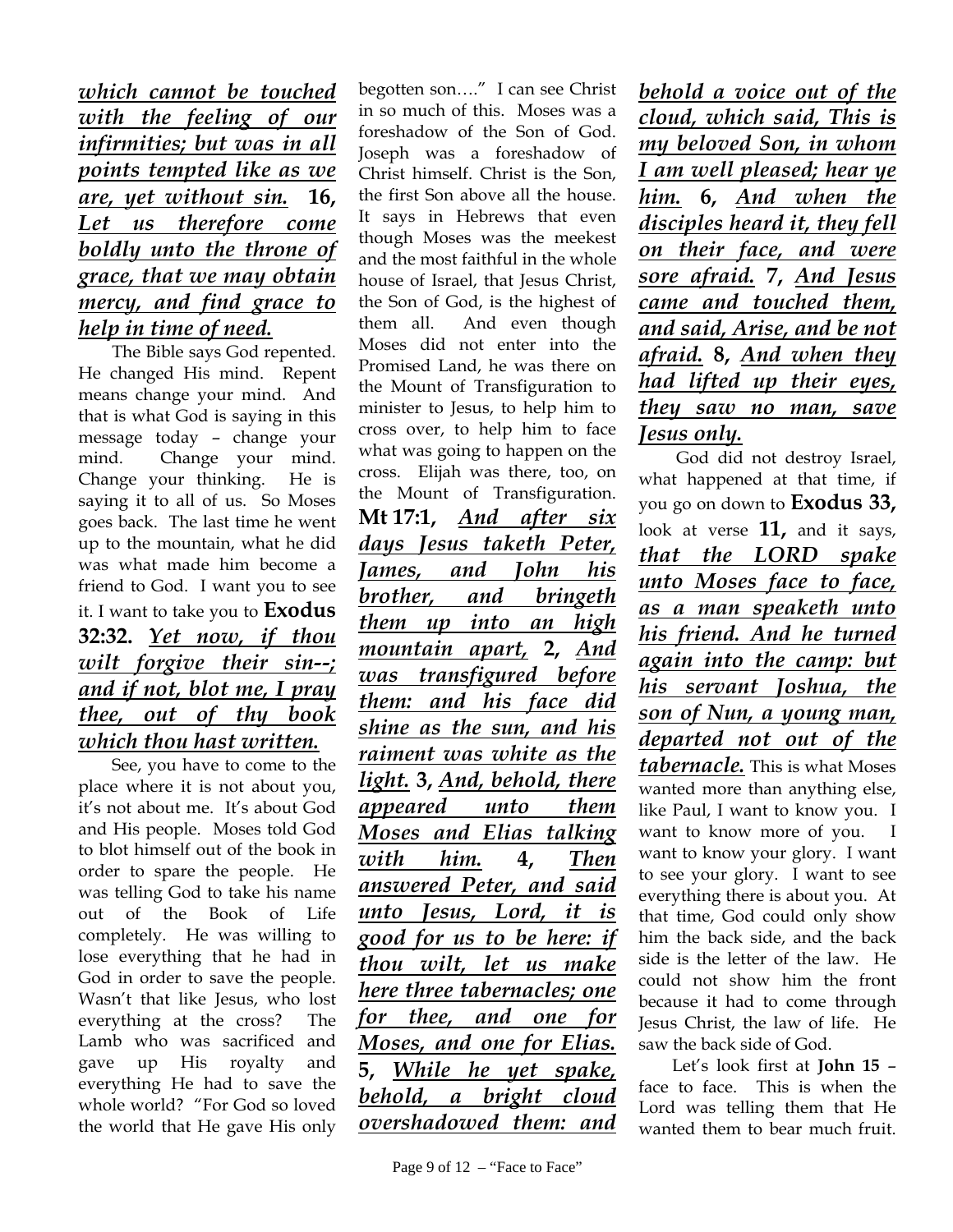Down in **verse** 10, *if you keep my commandments, you shall abide in my love.* **11,**  *These things have I spoken unto you, that my joy might remain in you, and that your joy may be full.* **12,** *This is my commandment, That ye love one another, as I have loved you* **verse 13***, Greater love hath no man than this, that a man lay down his life for his friends.* As soon as Moses laid his life down for Israel, he became a friend of God. Jesus is saying when you lay your life down for the brethren, what happens is that you become a friend of God. *Greater love hath no man than this, that a man lay down his life for his friends.* **Verse 14,** *Ye are my friends, if ye do whatsoever I command you.* Moses was so faithful to do the things that God told him to do, that God became his friend.

When you have a closer walk with the Lord, there will be others who will be jealous of you. The brethren were jealous of Joseph. They were jealous of Jesus. It was the jealousy that put Him on the cross. So, there will be those who will despise you and be jealous of you. Let me tell you, God has anointed every single one of you here, and the reason that Moses had continual flow with God was because of his faithfulness and his obedience, plus he had an understanding of the holiness of

God, that God is a holy God. I have learned that, if I want God to continue to flow in me, my relationship with him is more important than anyone else. I have learned that in order to minister to others, I have to go and minister to and spend time with Him first and be alone with Him. I have also learned that if you walk in the flesh, what is going to happen is that the anointing is still there, but you are going to lose the flow. If you want a continuing flow and anointing of God, then you have to come out of those things that you know are sin and not right in Christ. You can do that with the help of Jesus because He is in you. Those who have gone on, just **watch**. *He that endures to the end….* You **watch** many people start, out, but not everyone finishes. **Matt 24:13**. It is not how you start, it is how you *finish* that counts. It is really the end result of your walk with God. We are very foolish if we think we have a lot of time right now because we have less time. Time has changed because God is speeding things up. He does not want us to take His word lightly because God looks at His word to perform it, and God never performs outside of His word. He doesn't change. When you rebel against God just like Jonah, he experienced the hell, he experienced the appetites of the flesh, the belly of the whale, which is hell, he experienced that, but when he cried out with his affliction, God delivered him and spewed him out of the mouth of the whale, out of hell. **Jonah 2:1-8**. Then, did God change His mind? No! God said to him

again, go to Nineveh. Jonah was very upset because he wanted Nineveh to go through hell just like he did. He was so upset – why don't they have to go through all that hell? He was angry. Nineveh repented. They did not have to go through being destroyed. Jonah saw and understood that it was better to die to the soul than to gain. He understood it. God was talking in that chapter all about abiding in Christ. The worm is nothing but the flesh and the carnal man. That gourd is the seed, that incorruptible seed. The gourd is full of seed. When the gourd covered his head, it is the mind of Christ, and he was in the word. When the worm came, a night came. When your carnal mind rises and you get back in the soul, you are going to have a night in your mind. You will come out of the night eventually because the time will come when you are not going to have any more nights. The only reason you have a night is because God sometimes takes the sun away in order to show you how you are still thinking. Notice that the sun always comes up again, and it is God.

**Num 12:2-7**. Here is Miriam and Aaron, and they are saying – Moses has gone again. God speaks through him, and He speaks through us, too. So they started talking about Moses. You have to be careful, for God says, touch not my anointed. You have to be careful with your words. Let me show you what happens. Miriam and Aaron spoke against Moses because of the woman he had married. They spoke against him. They said – has the Lord spoken only to Moses? Has He not spoken also unto us? And the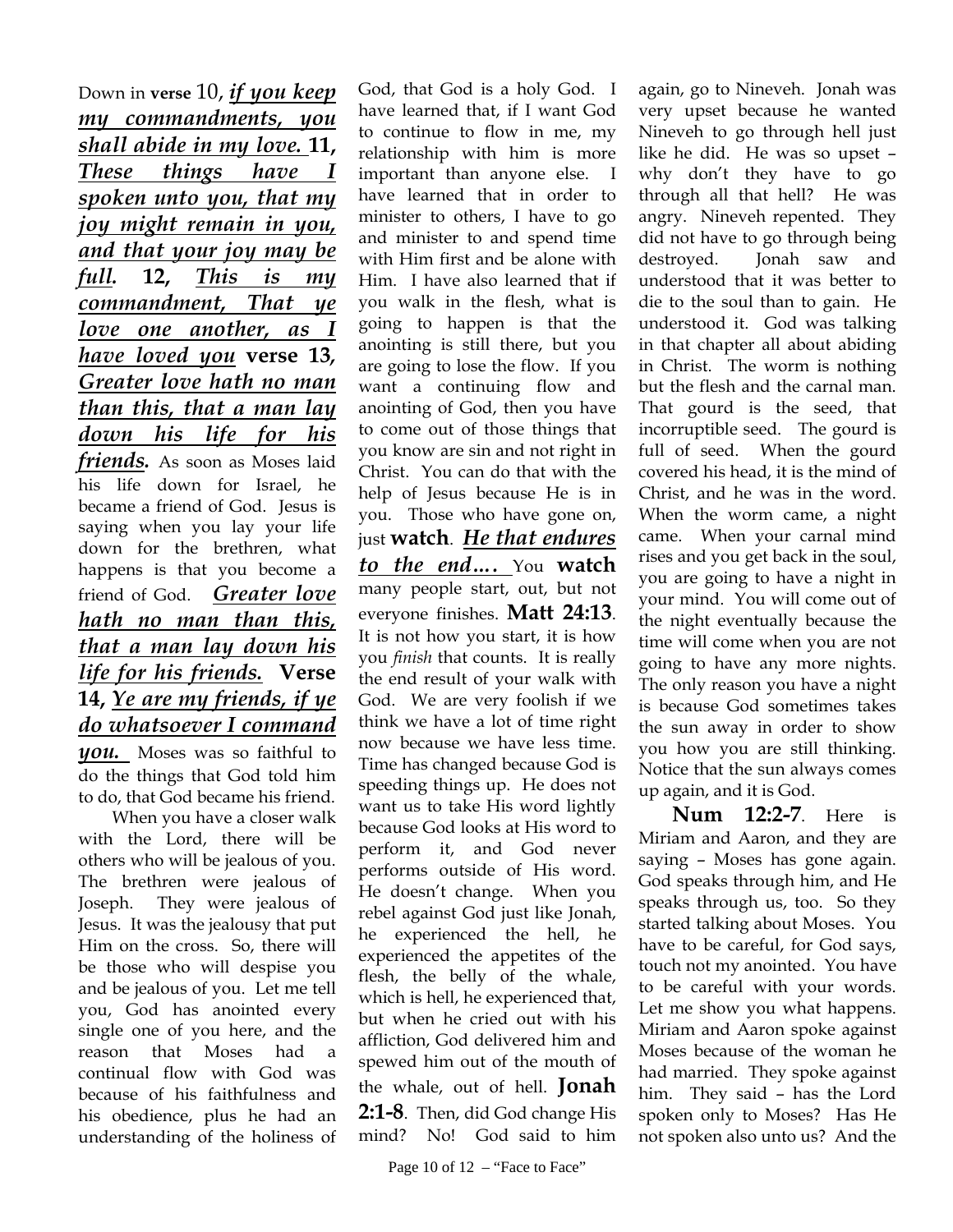Lord heard it. Do you think God doesn't hear? He heard it. Notice, Moses didn't say anything. He did not have to defend himself. God defended him. God is your defense. The more anointing God gives you, the more you will have others who will be jealous and persecute you. Now, the man Moses was very meek above all the men who were upon the face of the earth. Man, that is something else. Just think about that. Don't you appreciate him even more today? Jesus was meek and lowly. It doesn't even say this about Joseph. But he was meek above all the men who were on the face of the earth. I tell you, I don't know, I said God, it had to have been you because how could one man remember all the details of the tabernacle and all the pieces of furniture and all the laws and have the responsibility for three million people? And of course he did assign others to help him after he listened to his father-inlaw. The Lord spoke suddenly to Moses and Aaron and Miriam. Come out, you three here. I want to talk to all three of you. The Lord came down in a pillar of a cloud and stood in the door of the tabernacle. And we are the tabernacle of God. He has tabernacled Himself in you and me. He called them, and they came forth and He said hear now my words. If there be a prophet among you, I the Lord will make myself known unto them in a vision and in a dream. Moses was a prophet. The Lord goes on to say, hear my words. If there be a prophet among you, the Lord will make myself known unto him in a vision and will speak unto him in a dream. My servant

Moses who is faithful in my house. With him I will speak mouth to mouth. Plainly, clear, not in dark speeches, and the similitude of the Lord shall be whole. Wherefore, were ye not afraid to speak against my servant Moses?

Paul says, I will shew you a more excellent way. All the prophecy and all the gifts of miracles and all the faith, and all the gift of tongues, and he said that is great that I have given it to the body of Christ and my power, but let me show you a more excellent way. Moses had a love affair with God. He was in love with God. Notice here it says, and truly Moses had to step by step grow into that place because Paul says here – when I was a child, I spoke as a child. Look here very closely – for now we see in a mirror darkly but then. Well I need to go up here a little bit more. This is all about the love chapter in **I Corinthians 13.**  *Love beareth all things* - was that not Moses? *Longsuffering* – was that not Moses? But it was God's nature being worked in him through all the things he went through. *Hopeth all things, endureth all things*. He endured with those people for 40 years when he could have gotten them in there in three days, but they wouldn't do it. *When that which is perfect is come* (which is love), God's love (His nature in you and me) and that love affair and that relationship with him), *then that which is in part shall be done away with. When I was a child, I spoke as a child, I understood as a child,* 

Page 11 of 12 – "Face to Face"

*thought as a child, but when I became a man, I put away childish things.* And that is really what Moses did when he chose God. He put away childish things. *For now we see in a mirror darkly but then face to face. Now I know in part but then shall I know even as also I am known.*  Underline that. When you come and we speak to God face to face now, but He wants you to come even deeper so He can speak even more of His heart to you and me. He wants you to take more time to commune with Him and spend time with Him. And basically He will reveal His heart to you. What is going to happen is that eventually there will not be any dark speeches. There will not be any uncertainty about whether it was Him doing the speaking or what you are to do. Everything will be clear in your walk with God as you obey Him and are faithful to Him through your relationship with Him. Then you will come into a place where you will be known and you will know yourself even as God knows you and everything about you. More than that, you will know what there is that you need to know about Him, more and greater things in Him. Again, no matter how far you go in God, no matter what the Lord is using you to do, no matter what your job or position is, no matter what about your family, my question is – what about your relationship with Him? What about your communion with Him? What about taking so much time with Him that He fills your mind so you can hear Him